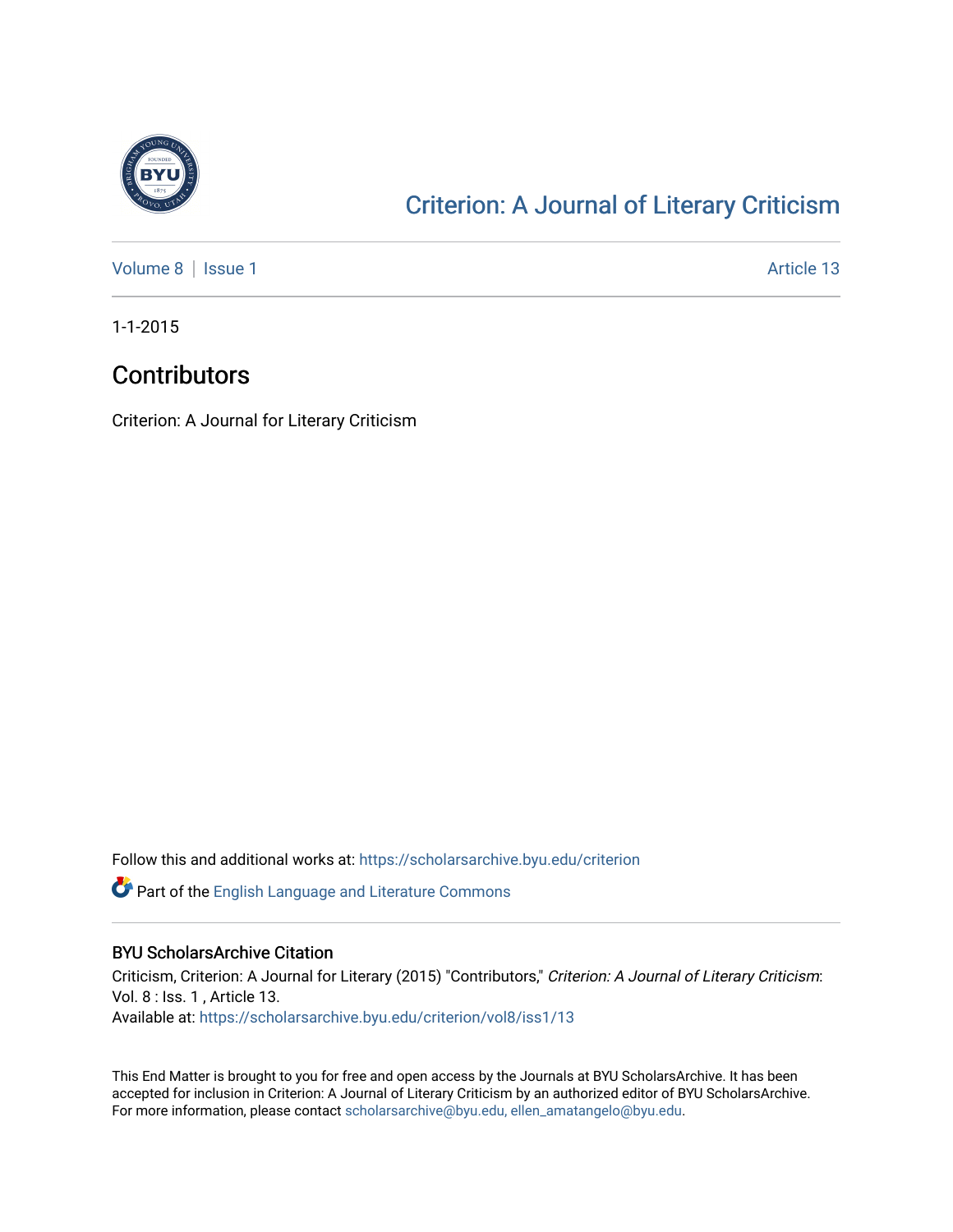## Contributors

Adam Anderson is a senior at Brigham Young University, studying English and editing. Recently, Adam has become increasingly interested in literary madness. After graduating, Adam hopes to go into the publishing industry.

Marissa Compton is a senior at Brigham Young University, graduating in English and editing at the end of this summer. After graduation, Marissa will start her MA program at Brigham Young University in postcolonial literature. Marissa enjoys yoga, foreign TV, and fruit snacks.

Hadley Griggs is a junior at Brigham Young University, studying English, editing, TESOL, creative writing, and whatever else the advisors will let her fit into her schedule. She would like to one day write the great American novel, but for now she is happy experimenting with short fiction, literary criticism, and sappy poetry.

Frances Koziar earned a BSc from the University of Toronto in 2014, studying archaeology, English, and ecology. Frances started writing creatively when she was eleven years old, and she is currently seeking an agent for her second novel. Frances's first novel, the teen fantasy *The War of the Shard*, was nominated for iUniverse's Editor's Choice Award in 2012. Frances now studies Aztec sacrifice as a MA student in archaeology at the University of McGill, **Montreal** 

Chelsea Lee is a sophomore English major at Brigham Young University. After she receives her undergraduate degree, Chelsea plans to continue her education through graduate school. Chelsea is devoted to what she loves and once went all the way to Belgium just to see her favorite painting, after which she almost got stranded in Belgium when she ran out of money and lost her train